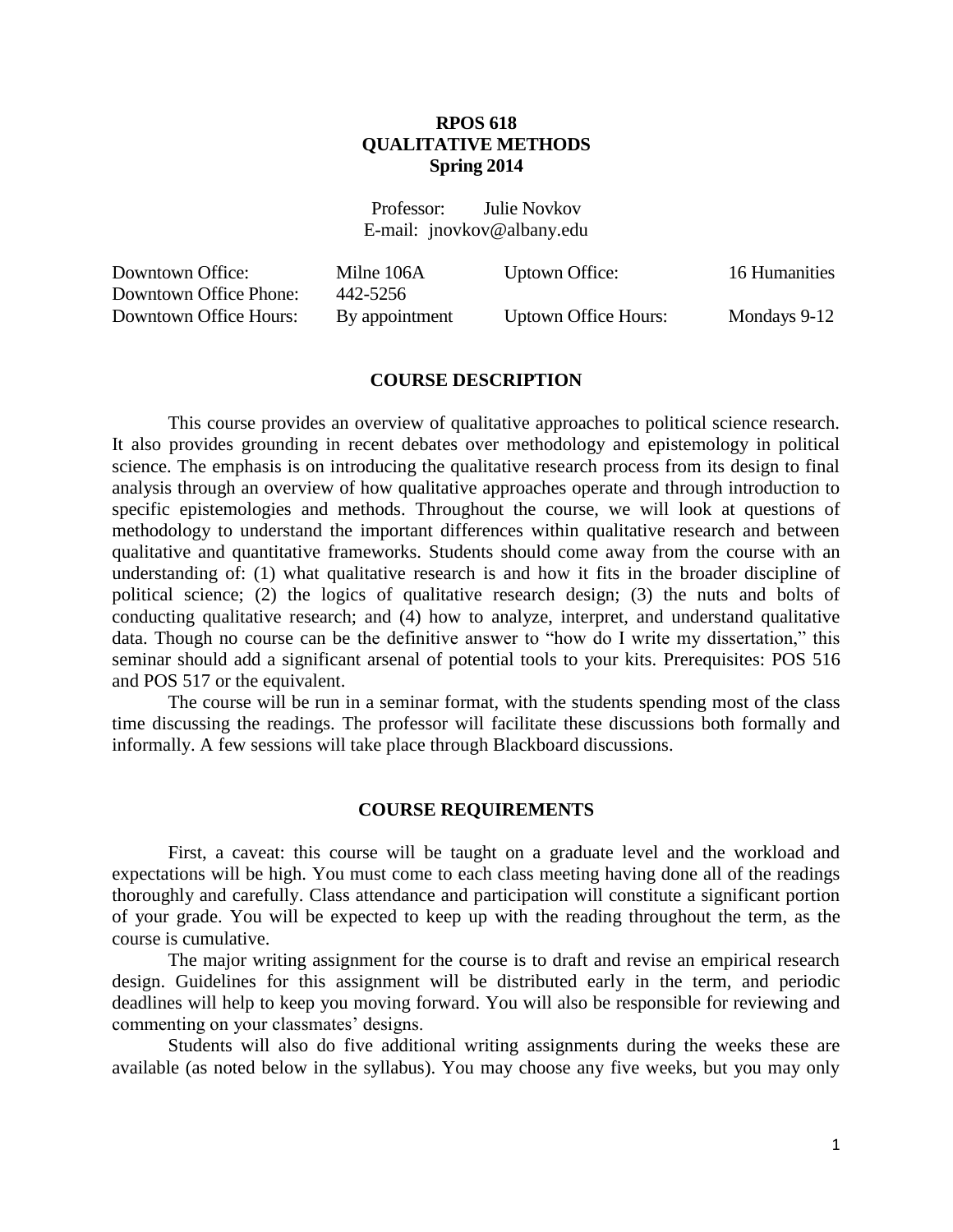write on the topic for the given week, and you may submit only one paper per week. The weights of your various obligations are detailed below:

| 10%                  |
|----------------------|
| 10% each (50% total) |
| 5%                   |
| 10% total            |
| 25%                  |
|                      |

The timing for the draft research design submission is inflexible so as not to inconvenience your classmates.

### **POLICIES**

*Students with disabilities*. If you have a documented disability and anticipate needing accommodations in this course, please make arrangements to meet with the professor soon. Please request that Disabilities Resource Center send a letter verifying your disability.

*Extensions for papers*. Because of the nature of the course, no extensions are possible for the short weekly assignments. If you cannot complete one on time, just choose another week. Any student who does not turn in her or his draft design on time and has not contacted the professor in advance will lose a half grade per day for every day the paper is late unless there is some apocalypse-level calamity in play.

 *Class attendance*. You are expected to attend class. Excessive absences will affect your class participation grade negatively.

*Regrading of materials*. You may request regrading of materials. If you wish to make such a request, contact the professor for a copy of the regrading policy. You will be asked to provide a written explanation of why you wish to have the assignment regraded.

*Plagiarism or cheating.* This one's simple: don't do it. Don't even think about doing it. Plagiarism is the use of someone else's words or ideas without giving the original author credit by citing him or her. If you use someone else's language directly, you must use quotation marks. If you rely on another person's ideas in creating your argument, you must provide a citation. If you have any questions about plagiarism, please contact me *before* you submit the assignment for grading. Likewise, if you intend to double submit work for this class, you must clear it with me in advance. If you plagiarize or cheat in this class, the **BEST** outcome you can hope to achieve is a failing grade from me, in addition to any mandatory university sanctions. Plagiarism or cheating, even if unintentional, will result in a failing grade for the assignment at the *very minimum*.

#### **MATERIALS**

Required books are available for purchase exclusively at Mary Jane Books and are listed below. The other required materials assigned for the course (articles and excerpts from books) should all accessible through the course's Blackboard site and are denoted with an asterisk. Please note that you are responsible for the articles listed even when they are not posted or posted incompletely. If you have trouble accessing a document, please contact me immediately. I have not scanned the recommended readings, but if you have trouble finding any of them, please let me know.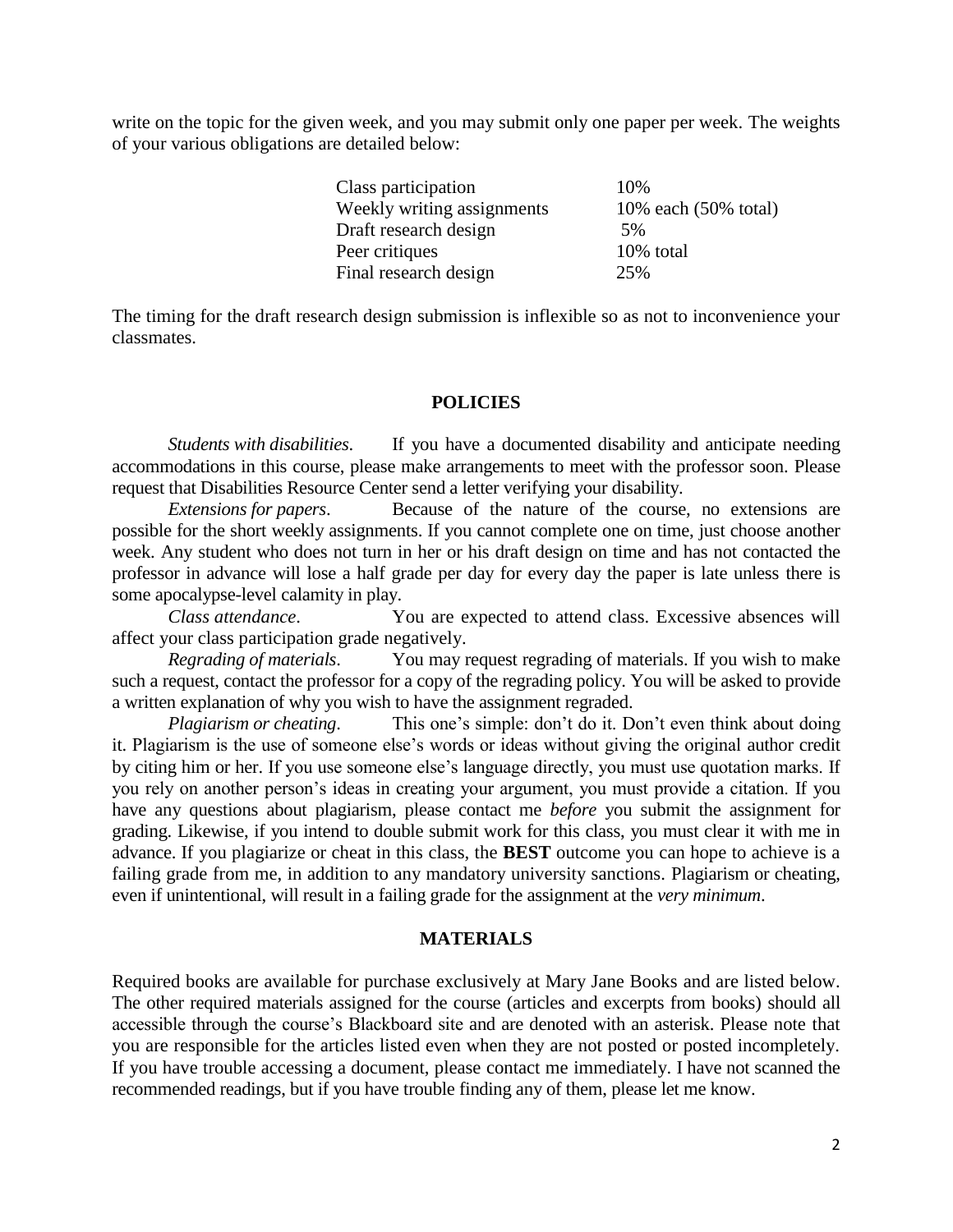Required books:

Gary King, Robert Keohane, and Sidney Verba. 1994. *Designing Social Inquiry: Scientific Inference in Qualitative Research*. Princeton, NJ: Princeton University Press.

Herbert J. Rubin and Irene S. Rubin. 2005. *Qualitative Interviewing: The Art of Hearing Data*. 2nd ed. Thousand Oaks, CA: Sage Publications.

Peregrine Schwartz-Shea and Dvora Yanow. 2012. *Interpretive Research Design*. New York: Taylor and Francis.

Edward Schatz (ed). 2009. *Political Ethnography: What Immersion Contributes to the Study of Power*. Chicago: Chicago University Press.

Generally recommended books:

Howard S. Becker. 2007. *Writing for Social Scientists: How to Start and Finish Your Thesis, Book, or Article.* Chicago, IL: University of Chicago Press.

Henry Brady and David Collier (eds) 2010. *Rethinking Social Inquiry: Diverse Tools, Shared Standards*. Latham, MD: Rowman and Littlefield.

John Gerring. 2012. *Social Science Methodology: A Unified Framework*. New York: Cambridge University Press.

Gary Goertz. 2006. *Social Science Concepts: A User's Guide*. Princeton: Princeton University Press.

Jerome Kirk and Marc L. Miller. 1985. *Reliability and Validity in Qualitative Research*. Thousand Oaks: Sage Publications.

Michele Lamont and Patricia White. "Workshop on Interdisciplinary Standards for Systematic Qualitative Research." http://www.nsf.gov/sbe/ses/soc/ISSQR\_workshop\_rpt.pdf.

Charles C. Ragin. 2000. *Fuzzy Set Social Science*. Chicago: The University of Chicago Press.

Dvora Yanow and Peregrine Schwartz-Shea (eds). 2013. *Interpretation and Method*. New York: Routledge.

# **SYLLABUS**

### January 27 Introduction: What is Qualitative Research?

\*Fred Eidlin. 2011. "The Method of Problems versus the Method of Topics." *PS: Political Science and Politics*. 44: 4. 758-761.

\*John Gerring. 2012. "Mere Description." *British Journal of Political Science* 42:4, 721-746

\*Rogers Smith. 1997. "Still Blowing in the Wind: The American Quest for a Democratic, Scientific Political Science." *Daedalus* 126: 253-287.

Recommended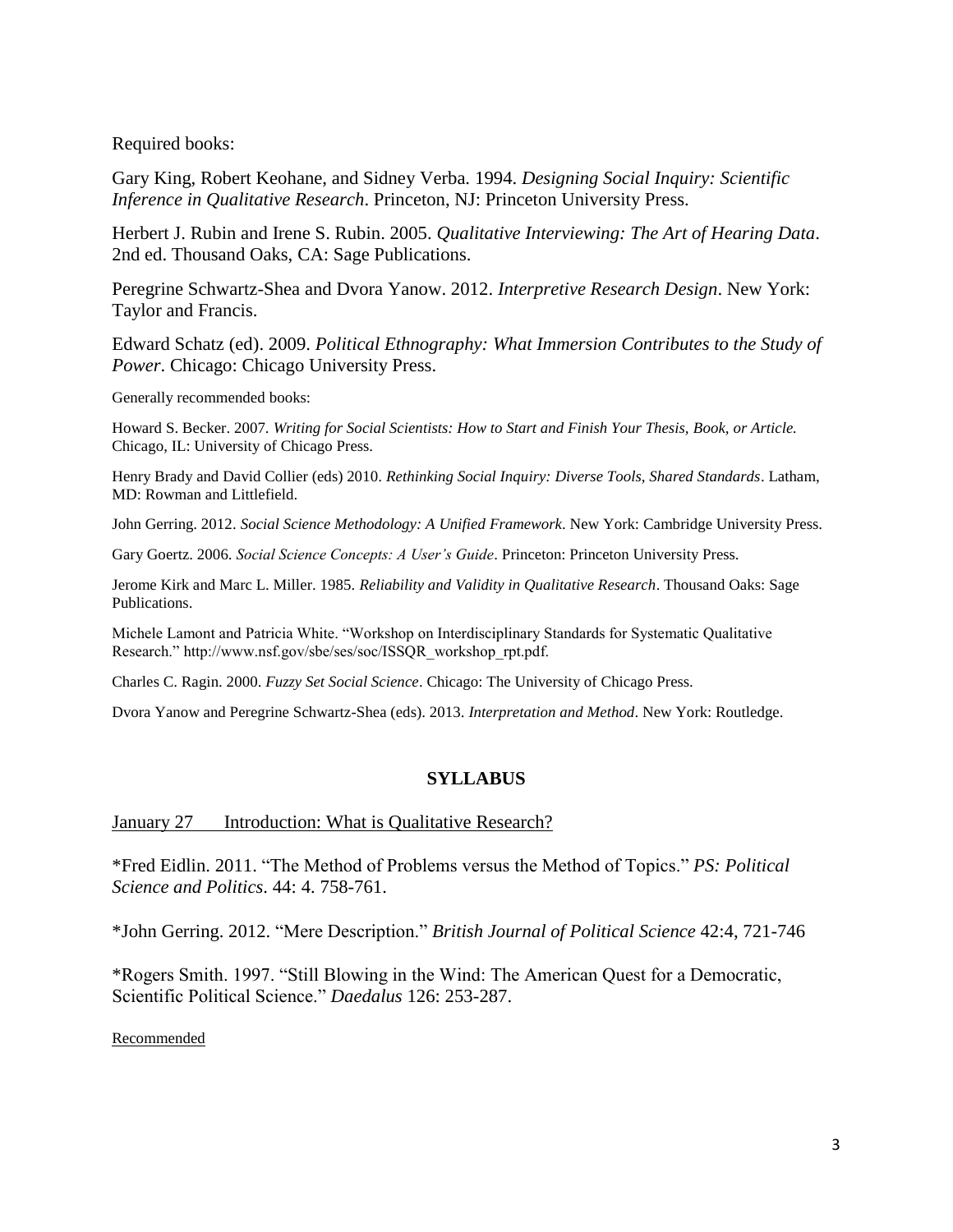Anne Norton. 2003. *95 Theses on Politics, Culture, and Method*. Yale University Press.

# **FOUNDATIONAL CONCERNS**

### February 3 Epistemology

Assignment: Write a 3-4 page paper answering: Which article do you find most compelling and why? While this is a paper based on your opinion, it is not an opinion piece. Please make an argument and back it up with evidence from the reading.

\*Karl Popper. "Science: Conjectures and Refutations."

\*Charles Taylor. "Interpretation and the Science of Man."

David Laitin, "The Perestroikan Challenge to Political Science" (in Norton, *Perestroika!*)

\*Ian Shapiro, "Problems, Methods, and Theories in the Study of Politics" (in Norton, *Perestroika!*)

\*Yanow, "Thinking Interpretively" (Y+SS ch. 1)

Recommended

Colin Elman and Miriam Fendius Elman, eds. 2001. *Bridges and Boundaries: Historians, Political Scientists, and the Study of International Relations.* Cambridge: MIT Press.

Barbara Geddes, *Paradigms and Sand Castles: Theory Building and Research Design in Comparative Politics*. 2003. Ann Arbor: University of Michigan Press.

# February 10 Social Science and the Qualitative/Quantitative Divide

Assignment: Write a 3-4 page reaction paper on the readings. Where do you stand in the debate over the merits and demerits of qualitative and quantitative research? Is qualitative research merely what you do when you can't amass enough data to build good generalization?

King, Keohane, and Verba, *DSI*. 3-49

\*Brady, Collier, and Seawright, *RSI.* (15-32)

\*Bartels, *RSI.* (83-88)

\*McKeown, "Case Studies and the Limits of the Quantitative World View."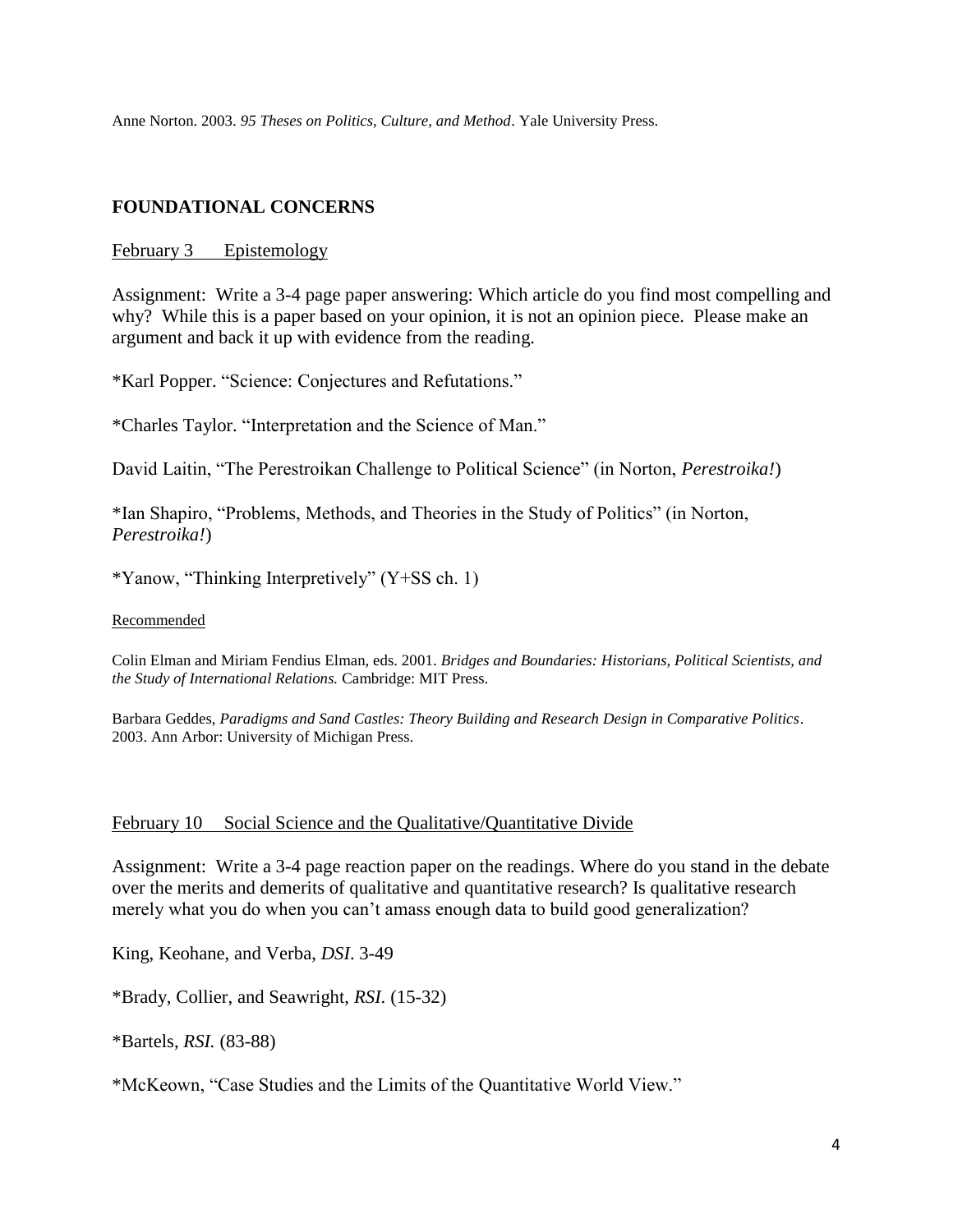\*James Mahoney and Gary Goertz. 2006. "A Tale of Two Cultures: Contrasting Quantitative and Qualitative Research." *Political Analysis* 14 (3). 227-249.

\*Ronald Rogowski. 2010. "Getting Qualitative Research Back into the APSR." *Qualitative and Multi-Method Research* 8 (10). 2.

\*Colin Elman. 2010. "Giving Pieces a Chance: Submitting Manuscripts to the APSR." *Qualitative and Multi-Method Research* 8 (10). 3-4.

#### Recommended

Nina Eliasoph. 1998. Avoiding Politics: How Americans Produce Apathy in Everyday Life. New York: Cambridge University Press.

Jacobs, Cook and Delli Carpini. 2009. Talking Together: Public Deliberation and Political Participation in America.

Joseph Lowndes and Victoria Hattam. "The Ground Beneath Our Feet: Language, Culture and Political Change in Formative Acts: Reckoning with Agency in American Politics, edited by Stephen Skowronek, University of Pennsylvania Press.

Gerring. 2012. "Arguments" and "Analyses." (58-102).

### February 17 Interpretive and Critical Approaches

Assignment: Write a 3-4 page reaction paper on the readings. How do interpretive approaches differ from positivist quantitative approaches? What is gained and lost?

King, Keohane, and Verba, *DSI*. 36-43 (review).

\*Clifford Geertz. 1973. *The Interpretation of Cultures*. New York: Basic Books. Chapter 15.

Schwartz-Shea and Yanow, Interpretive Research Design

#### Recommended

Michael McCann. 1994. *Rights at Work*

Tim Pachirat. 2013. *Every Twelve Seconds: Industrialized Slaughter and the Politics of Sight*. New Haven: Yale University Press.

Lee Ann Fujii. 2011. *Killing Neighbors: Webs of Violence in Rwanda*. Ithaca: Cornell University Press.

# **THE CASE STUDY APPROACH**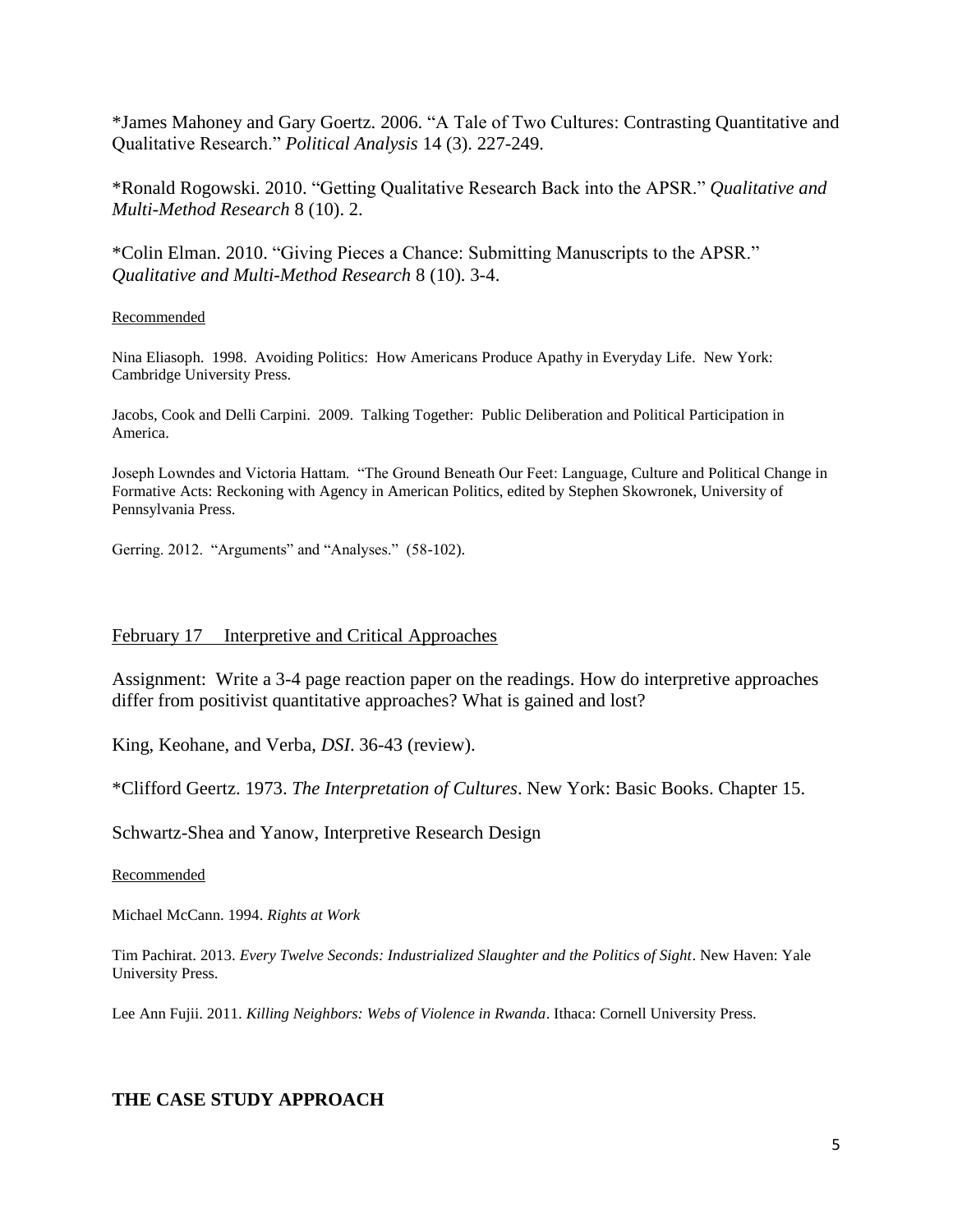### February 24 What is a Case?

Assignment: Choose a particular research question of interest to you. Write a 3-4 page paper on how you would use cases to develop concepts, models, or theories. Incorporate the authors below.

\*Alexander L. George and Andrew Bennett. 2005. *Case Studies and Theory Development in the Social Sciences*. Cambridge, MA: MIT Press. Chapter 1. 67-88, 109-24.

\*Barbara Geddes. 2003. *Paradigms and Sand Castles: Theory Building and Research Design in Comparative Politics*. Ann Arbor: University of Michigan Press. Chapter 3.

\*Robert Adcock, "Generalization in Comparative and Historical Social Science" (Y+SS ch 3)

\*Bent Flyvbjerg, "Five Misunderstandings about Case Studies," Qualitative Inquiry 12:2 (April 2006), 219-45 (on BB)

### Recommended

John Gerring. 2007. *Case Study Research: Principles and Practices*. New York: Cambridge University Press.

Alexander L. George and Andrew Bennett. 2005. *Case Studies and Theory Development in the Social Sciences.* Cambridge, MA: MIT Press.

Robert K. Yin. 2009. *Case Study Research: Design and Methods*. Thousand Oaks: Sage Publications.

Dietrich Reuschemeyer. 2003. "Can One or a Few Cases Yield Theoretical Gains?" in J. Mahoney and D. Reuschemeyer, eds. Comparative Historical Analysis in the Social Sciences. New York, NY: Cambridge University Press (305-336).

Sally Friedman. 2007. Dilemmas of Representation: Local Politics, National Factors, and the Home Styles of Modern U.S. Congress Members. Albany, NY: SUNY Press. Chapter 2. Cambridge, MA: MIT Press.

# March 3 Analyzing Causality

Assignment: Choose a particular research question of interest to you. Write a 3-4 page paper on how you would use cases to analyze causal mechanisms and conjunctions. Incorporate the authors below.

\*Henry E. Brady, David Collier, and Jason Seawright. 2006. "Toward a Pluralistic Vision of Methodology." *Political Analysis* 14 (3). 353-368.

\*Nathaniel Beck. 2006. "Is Causal-Process Observation an Oxymoron?" *Political Analysis*, 14 (3). 347-352.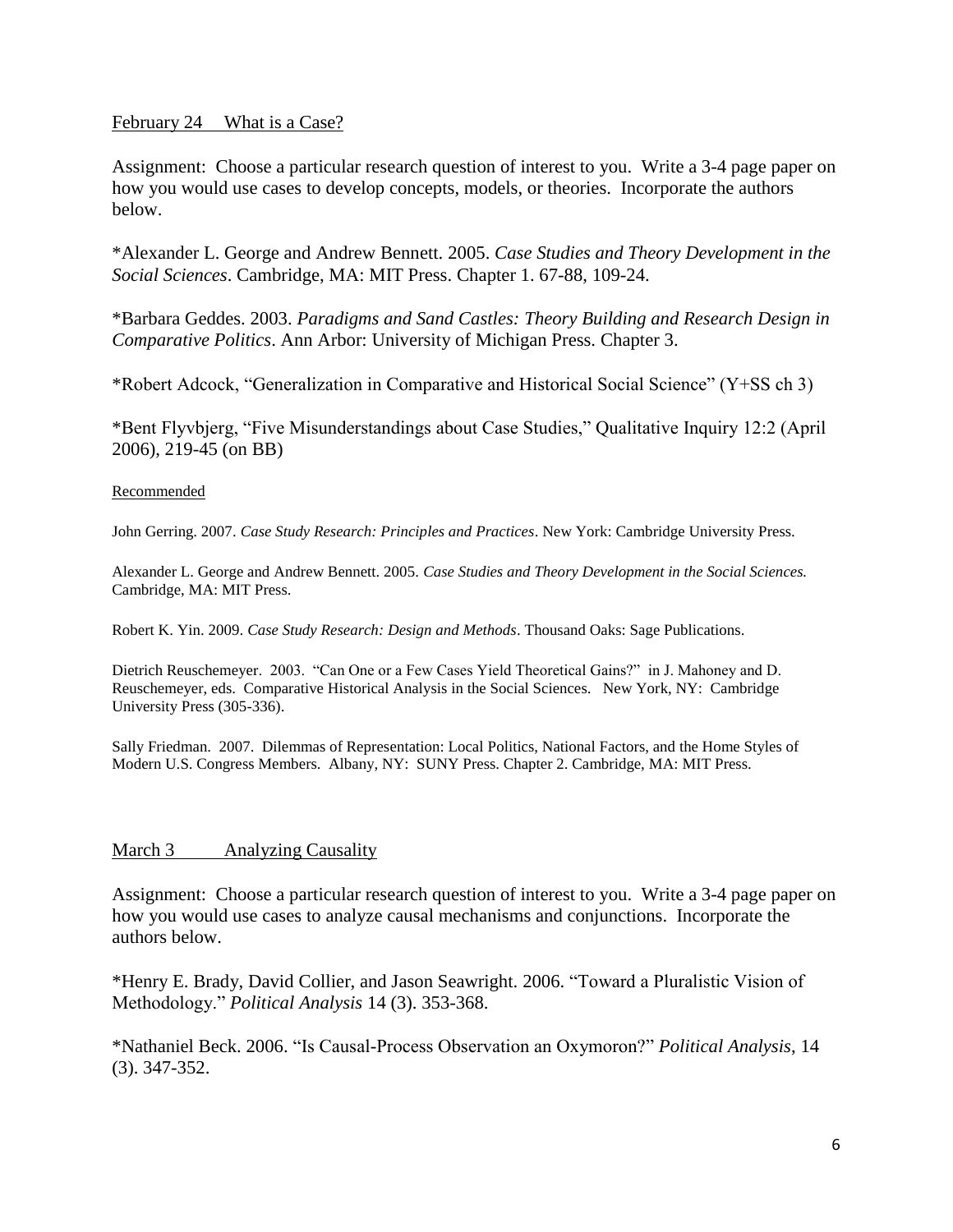\*Charles Epp, *The Rights Revolution* (excerpts)

\*Joe Soss. 1999. "Lessons of Welfare: Policy Design, Political Learning, and Political Action." *APSR.*

### Recommended

Gerring 2012. "Causal Analyses" and "Varying Approaches to Causal Inference" (218-255 and 327-358).

Charles Ragin. 2000. *Fuzzy Set Social Science*. Chicago: University of Chicago Press. (rest)

### March 10 Using Cases to Conduct Historical Analysis

### LITERATURE REVIEW DUE

Assignment: Choose a particular research question of interest to you. Write a 3-4 page paper on how you would use cases to analyze history. Incorporate the authors below.

\*Anthony Marx, *Making Race and Nation* (excerpts)

\*Paul Pierson. 2004. "Timing and Sequence." *Politics in Time: History, Institutions, and Social Analysis*. Princeton, NJ: Princeton University Press. 54-78.

\*Paul Pierson. 2003. "Big, Slow-Moving, and…Invisible: Macro-Social Processes in the Study of Comparative Politics." In *Comparative-Historical Analysis in the Social Sciences*.

\*Alexander L. George and Andrew Bennett. "Process Tracing and Historical Explanation." (Chapter 10)

\*David Collier. 2011. "Understanding Process Tracing." *PS: Political Science and Politics*. 44: 4. 823-830.

#### Recommended

John Gerring. 2007. *Case Study Research: Principles and Practices*. New York: Cambridge University Press. Chapter 7.

Andrew Bennett and Jeffrey T. Checkel (eds). 2014. Process Tracing: From Metaphor to Analytical Tool. New York: Cambridge University Press.

Kathleen Thelen, "Historical Institutionalism in Comparative Politics, Annual Review of Political Science 2, June 1999: 369-404.

Theda Skocpol. 1992. Protecting Soldiers and Mothers: The Political Origins of Social Policy in the United States. Cambridge, MA: Harvard University Press.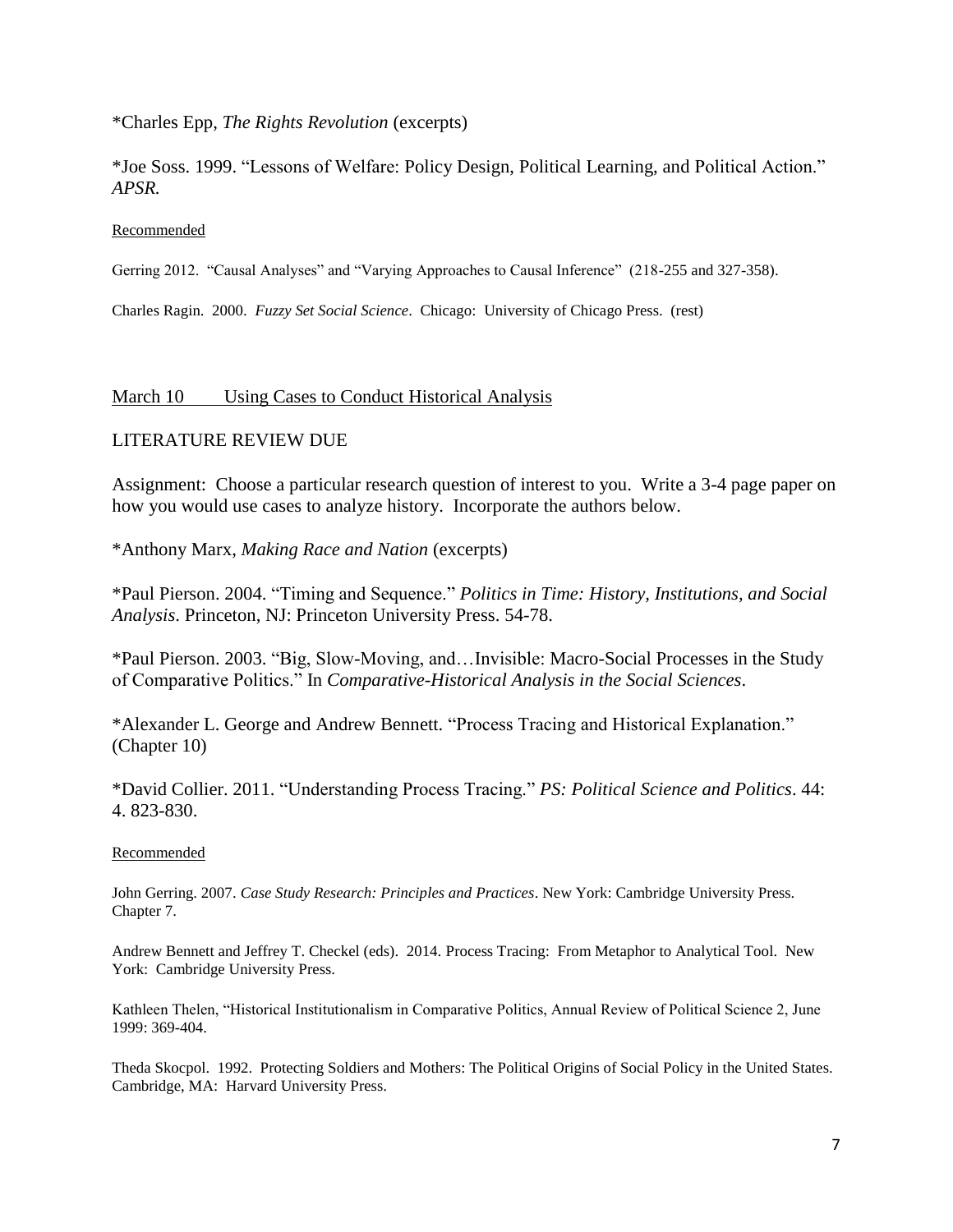James Mahoney. 2012. "The Logic of Process Tracing Tests in the Social Sciences." Sociological Methods and Research 41:4, 566-590

# March 24 Case Selection

Assignment: Choose a particular research question of interest to you and create a research design involving case studies. Write a 3-4 page paper laying out your question, your design, and justifying your case selection. Your paper should show evidence in the design and justification from the following authors.

\*Gary Goertz. 2006. *Social Science Concepts: A User's Guide*. Princeton, NJ: Princeton University Press. Chapters 7.

\*John Gerring. 2007. *Case Study Research: Principles and Practices*. New York: Cambridge University Press. Pages 57-60 and Chapters 4 & 5.

\*Alexander L. George and Andrew Bennett. 2005. *Case Studies and Theory Development in the Social Sciences.* Cambridge, MA: MIT Press. Chapters 8.

\*James C. Scott, Seeing *Like a State: How Certain Schemes to Improve the Human Condition Have Failed* (New Haven: Yale University Press, 1998), pp. 1-52.

\*David Laitin, "Book Review*--Seeing Like a State: How Certain Schemes to Improve the Human Condition Have Failed*," *Journal of Interdisciplinary History* 30, 1 (1999): 177-179**.** 

Recommended

John Gerring. 2007. *Case Study Research: Principles and Practices*. New York: Cambridge University Press.

# **QUALITATIVE PRACTICES**

# March 31 Participant Observation and Political Ethnography

Assignment: Choose a particular research question of interest to you and design a practical study involving participant observation. Write a 3-4 page paper describing your question, your design, and your observations on what it is like to conduct participant observation. Your paper should show evidence in the design and analysis from the assigned authors.

Schatz, ed. *Political Ethnography* (selected chapters)

### Recommended

Tim Pachirat. 2013. *Every Twelve Seconds: Industrialized Slaughter and the Politics of Sight*. New Haven: Yale University Press.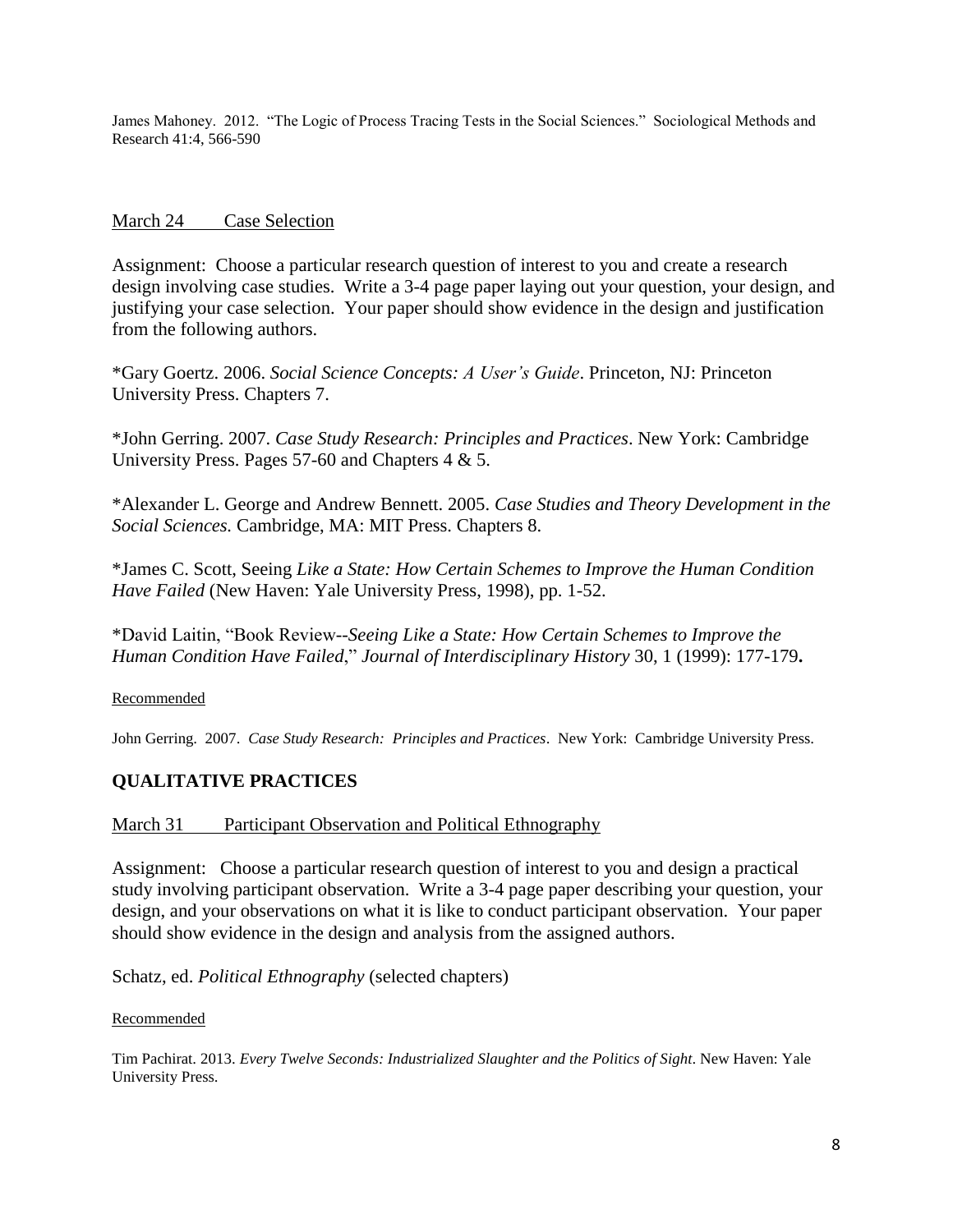Alice Goffman. 2014. *On the Run: Fugitive Life in an American City*. Chicago: University of Chicago Press. Prologue, Preface, Introduction, Chapter 1 and Methodological Appendix.

## April 7 Interviewing and its Variations

Assignment: Choose a particular research question of interest to you and design a practical study involving either interviews or focus groups. Write a 3-4 page paper describing your question, your design, and your observations on what it is like to conduct interviews or a focus group. Your paper should show evidence in the design and analysis from the following authors.

\*Joe Soss. "Talking Our Way to Meaningful Explanations: A Practice-Centered Approach to In-Depth Interviews for Interpretive Research." In. D. Yanow and P. Schwartz-Shea (eds) Interpretation and Method. New York: M.E. Sharpe.

\*Herbert Rubin and Irene S. Rubin. 2005. *Qualitative Interviewing: The Art of Hearing Data*. Thousand Oaks, CA: Sage Publications. p. 64-107, 129-172.

\*Kenneth Goldstein. 2002. "Getting in the Door: Sampling and Completing Elite Interviews." *PS: Political Science and Politics*. 35(4). 669-672.

\*Renee Ann Cramer, "Sharing in Community While Interviewing 'Outlaws'." International Journal of Qualitative Research 1(4) (Dec. 2009), 453-479

### Recommended

Dara Strolovitch. 2007. *Affirmative Advocacy: Race, Class, and Gender in Interest Group Politics*. Chicago: University of Chicago Press.

Joe Soss, "Talking Our Way to Meaningful Explanations" (in Yanow and Schwartz-Shea, *Interpretation and Method*)

Frederick Schaffer, "Ordinary Language Interviewing" (in Yanow and Schwartz-Shea, *Interpretation and Method*)

# April 14 Archival and Documentary Research

# DRAFT DESIGN DUE

Assignment: Choose a particular research question of interest to you and design a practical study involving archival research (note, the New York State Library has some good archives to poke around in). Write a 3-4 page paper describing your question, your design, and your observations on what it is like to conduct archival research. Your paper should show evidence in the design and analysis from the following authors.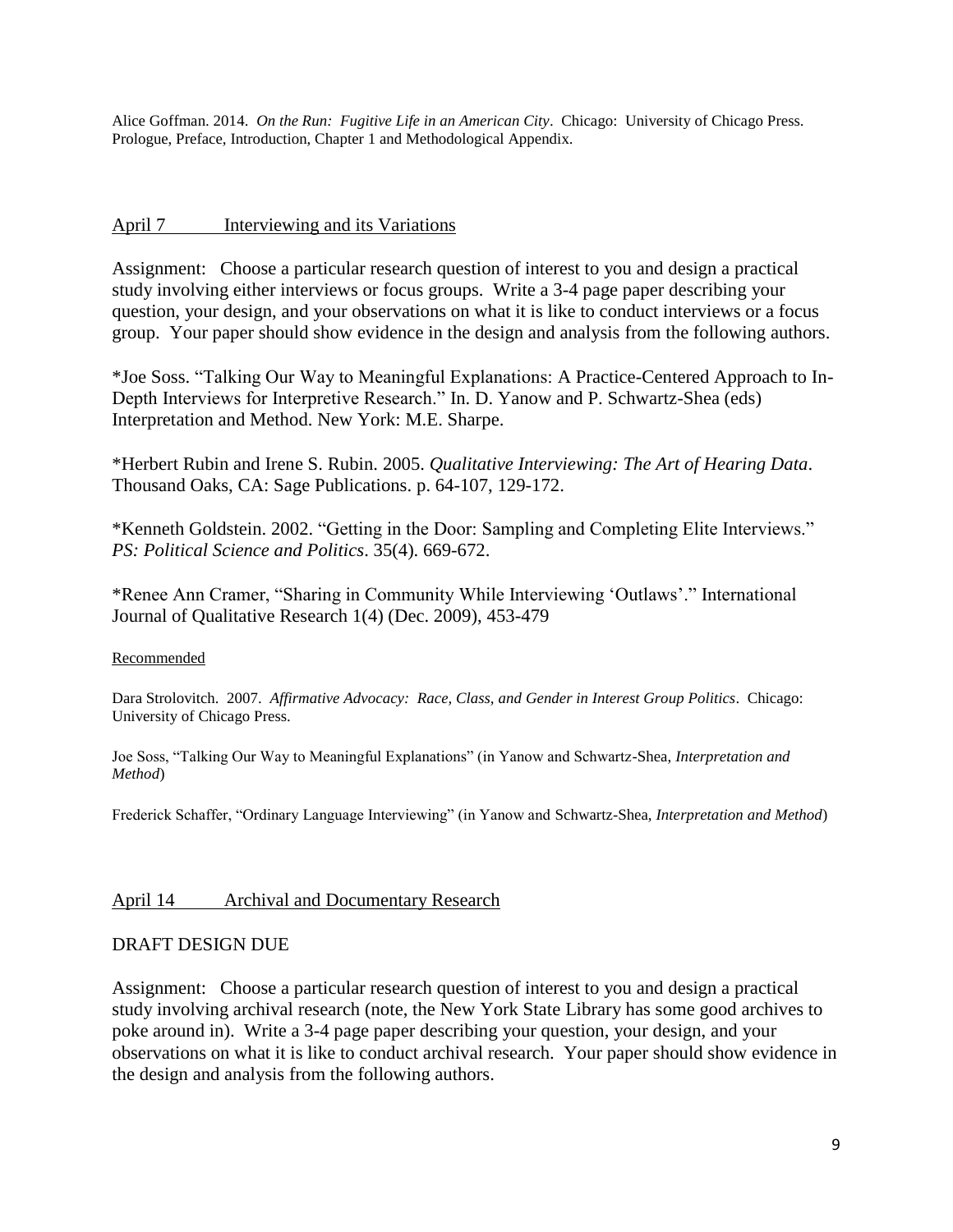\*Quentin Skinner, "Meaning and Understanding in the History of Ideas," History And Theory 8:1 (1969), 3-53 (on BB)

\*Pamela Brandwein, "Studying the Career of Knowledge Claims" (Y+SS ch 12)

\*David C. W. Parker. 2012. "If It's Tuesday, It Must Be Albuquerque: Using Archives to Research Congressional Campaigns." Doing Archival Research: A Practical Guide for Political Scientists. Cambria Press.

\*Kathleen Sullivan and Patricia Strach. 2012. "Digging through Trash: Finding What You Need in Municipal Archives." Doing Archival Research: A Practical Guide for Political Scientists. Cambria Press.

\*Marc Trachtenberg. 2006. "Working with Documents." in Marc Trachtenberg, *The Craft of International History: A Guide to Method*. Princeton, NJ: Princeton University Press.

\*Ian Lustick. 1996. "History, Historiography, and Political Science: Multiple Historical Records and the Problem of Selection Bias." American Political Science Review. 605-618.

### Recommended

Scott Frisch, Douglas Harris, Sean Kelly, David C.W. Parker. 2012. *Doing Archival Research: A Practical Guide for Political Scientists*. Cambria Press.

# April 21 Discourse and Content Analysis

\*Herrera and Braumoeller. 2004. "Discourse/Content Analysis Symposium." *Qualitative Methods Newsletter*.

\*Jennifer Milliken. 1999. "The Study of Discourse in International Relations: A Critique of Research and Methods," *European Journal of International Relations* 5, 2. 225-54.

\*Patricia Strach. 2007. *All in the Family: The Private Roots of American Public Policy*. Stanford, CA: Stanford University Press. Chapter 6.

\*Julie Novkov. 2011. "The Conservative Attack on Affirmative Action." In David Ericson (ed) *The Politics of Inclusion and Exclusion: Identity Politics in Twenty-First Century America*. New York: Routledge.

\*Ted Hopf. (Forthcoming). "The Limits of Interpreting Evidence." In Richard Ned Lebow and Mark Lichbach (eds) *Political Knowledge and Social Inquiry*.

# Recommended

Mark Bevir, "How Narratives Explain" (Yanow and Schwartz-Shea, *Interpretation and Method*)